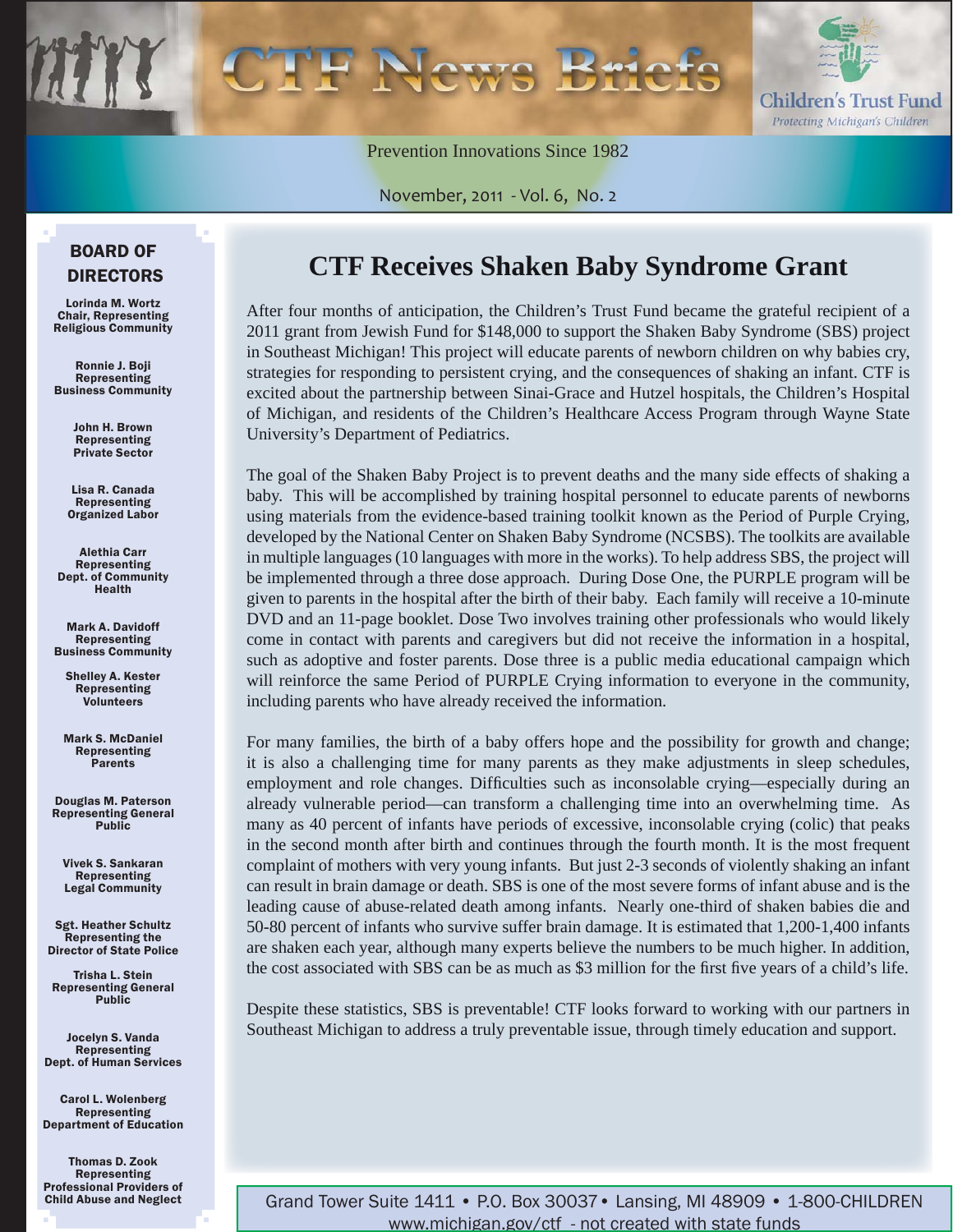# **Direct Service Program of the Month** Family Service & Children's Aid Parent Education Program

Keysha E. was attending high school as a teen parent when we met her at the 8-week parent education class that we facilitated last spring. Keysha's daughter was just 2 months old, and Keysha was determined to graduate from school in June 2011 so that she could take care of her family and pursue a quality life for them. Keysha displayed determination and a willingness to share her values and express her concerns during the weekly classes, which enhanced the overall experience for all participants. She is a vivacious and dynamic young woman with a rather fearless approach to life and a willingness to take on new challenges.

Shaunta P. was also a teen parent. She also had her first child at age 17 while completing her final year of high school. Shaunta is now in her early thirties and is the single mother of nine children, four of whom she adopted from her sister and five are her biological children. Shaunta was involved in a family program with Family Service & Children's Aid. We were so impressed with her quiet but strength-based demeanor that we recruited her as our Parent Partner on our Families and Schools Together team, which we facilitated with a partnering elementary school in our area. Later Shaunta participated in our agency's Kinship Care family support program and completed our 8-week Nurturing Parenting parent education program. It was a pleasure having Shaunta in our weekly parent education classes because she had so much to share that she transformed the group in meaningful and positive ways. Everyone in the group benefited from her input, including our trained facilitator.

When CTF invited Family Service & Children's Aid to participate in the Parents Partnering for Change parent leadership training, which was held in June 2011 in Lansing, MI, we immediately thought, 'What if we could get Shaunta and Keysha together to attend the training? Wouldn't it be neat for them to connect and mutually inspire each other? What if Keysha could gain from Shaunta's experiences and Shaunta could enjoy the opportunity to mentor such an outstanding young mother?' The two women met for the first time while commuting together to the training and—as strangers—even shared a hotel room while attending the two-day training. It was a remarkable experience for both of them. Shaunta even called us just last week to inquire about the possibility of any future parent leadership trainings. Keysha's school principal called shortly after the leadership training to inform us that Keysha accepted their invitation to speak at her high school graduation ceremony. They later shared that she did an impressive job and were proud of her for her accomplishments in school and as a young mother. For more information, please contact Linda Tallman, Parent Education Coordinator, at 517-787-7920 or ltallman@fsca-jackson.org.

### FAMILY SERVICE & CHILDREN'S AID, 330 W. MICHIGAN AVENUE, JACKSON, MI 49201

A 501(c)3 founded in 1944, FSCA touches the lives of thousands of Michigan families in Jackson and Lenawee Counties through counseling, foster care, adoption, community and school based programs, substance abuse treatment, and other services for children and families.

#### NURTURING PARENTING

The Nurturing Parenting Programs are a familycentered initiative designed to build nurturing parenting skills as an alternative to abusive and neglecting parenting and child-rearing practices. The long-term goals are to prevent recidivism in families receiving social services, lower the rate of multi-parent teenage pregnancies, reduce the rate of juvenile delinquency and alcohol abuse, and stop the intergenerational cycle of child abuse by teaching positive parenting behaviors.

#### PARENTS PARTNERING FOR CHANGE

The Parent Leadership in State Government Training Project provides leadership training for Michigan parents who want to help impact local, state and federal program planning and policy development. The training covers improving leadership skills, making meetings most effective, how to successfully handle conflict, and many other topics. This project is the collaboration between the Department of Community Health, Department of Human Services, Department of Education, and Children's Trust Fund.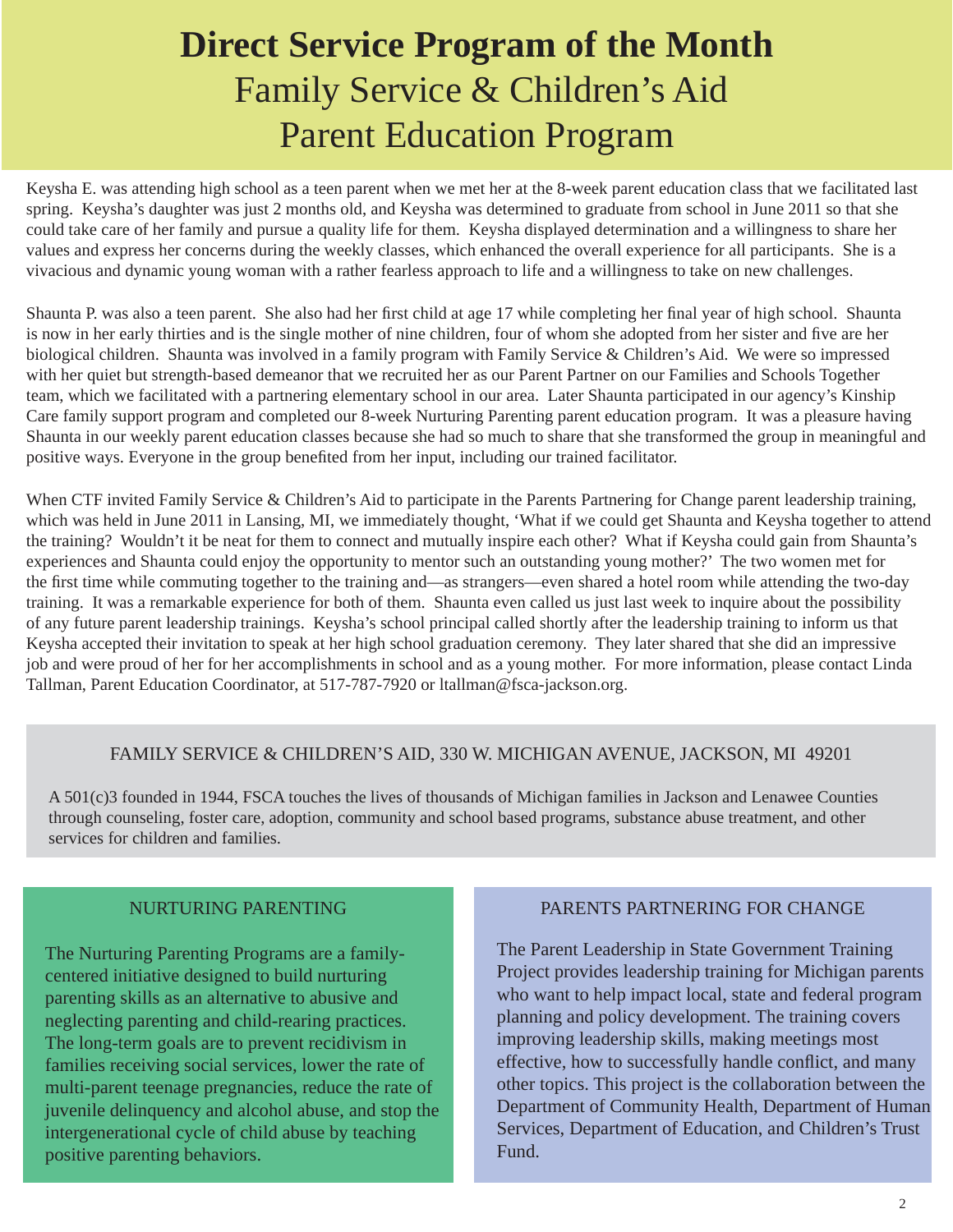# **Local Councils**

## **Annual Training**

On October 17 and 18, Local Councils and Direct Services Grantees met in Plymouth, Michigan, at the Inn at St. Johns for the CTF annual training. For the second year in a row, the training was partnered with the University of Michigan's Child Abuse and Neglect: Prevention, Assessment and Treatment Conference.

The training provided attendees with the opportunity to attend workshops on a number of classes, including those devoted to primary prevention, including Body Safety Training for Preschoolers, Darkness to Light: Stewards of Children, Putting the Strengthening Families and the Five Protective Factors Model into Practice, The Happiest Baby on the Block, and three classes dedicated to continuous quality improvement. Additionally, the first day's keynote speaker, Dr. Robert Anda, discussed the results of the Adverse Childhood Experiences (ACE) Study—research that has demonstrated a strong relationship between childhood trauma (including abuse and neglect) and the health consequences in adulthood. The study's data has profound implications in terms of the personal and societal costs of child abuse and neglect. The data also validates the need for prevention programming, including the work that CTF supports.

On the first day of training, Local Councils and Direct Services Grantees had their own dining rooms set aside at lunch that enabled an atmosphere of camaraderie and collaboration. The Local Council dining room was honored to have CTF Board Member Trisha Stein join the group. The Local Councils also had a collaborative session at the end of the first day. The objectives were to offer an opportunity for local council collaboration as well as to create a toolkit of best practices ideas. The local councils were divided by tier. Each group rotated around the room to five stations, with each station representing areas of interest to Local Councils: Community Collaboration, Local Council Administration (including fundraising), Continuous Quality Improvement, Board Administration and Programming. At each stop, tier groups had 10 minutes to brainstorm two ideas that they considered vital to the functioning of their councils. These ideas were then captured on flip charts and shared with the entire group. The atmosphere was energized and there was a lot of great discussion. The tool box results were tremendous. After the meeting, ideas were captured in a document and sent to all Local Councils for their future use.

After the session, all were invited to a hospitality suite for conversation and a bite to eat. The suite overlooked a beautiful autumn scene with the Ambassador Bridge and the cities of Detroit and Windsor in the distance. It was a pleasure to have an informal way to gather and chat with those we don't often get to see during the year. Day two of the training offered additional sessions and speakers. CTF also had a booth at the training to distribute free prevention information and sell Kids Store items (in support of CTF). The entire CTF 2011 training experience was terrific. It is truly a CTF highlight each year, and I was privileged and honored to once more spend time with the dedicated prevention specialists who make up CTF Local Councils.

### **Local Council Workgroup Guest Speaker: Kristen Rolf, WDET (Channel 56), Director of Market Research and Strategy**

At the November Local Council Workgroup meeting, Kristen Rolf spoke about educational vignettes that Channel 56 has developed in partnership with the Early Childhood Investment Corporation (ECIC). These parenting vignettes target parents of pre-school children who are watching public television with their children during daytime hours. Over 41 1-minute vignettes from the nationally-recognized High Scope Parenting curriculum cover a broad range of topics. Kristen noted that the vignettes can relate to an audience at any economic level, have an upbeat tone, and offer a phone number at the end so audiences may seek further information. They can also be used in a variety of settings including discussion groups. There is a guide written for that particular use. These vignettes are currently being distributed across the state. The link to view them is http://www.dptv.org/ [ondemand/special/ecicindexstate2.shtml. Local councils may also attach the vignettes to their respective websites. For furthe](http://www.dptv.org/ondemand/special/ecicindexstate2.shtml)r information, Kristen may be reached at (248) 305-3722 or krolf@dptv.org. Moving forward, Channel 56 is working with ECIC on a project to develop broad-based parenting messaging. They are especially targeting the male and teen mom audiences.